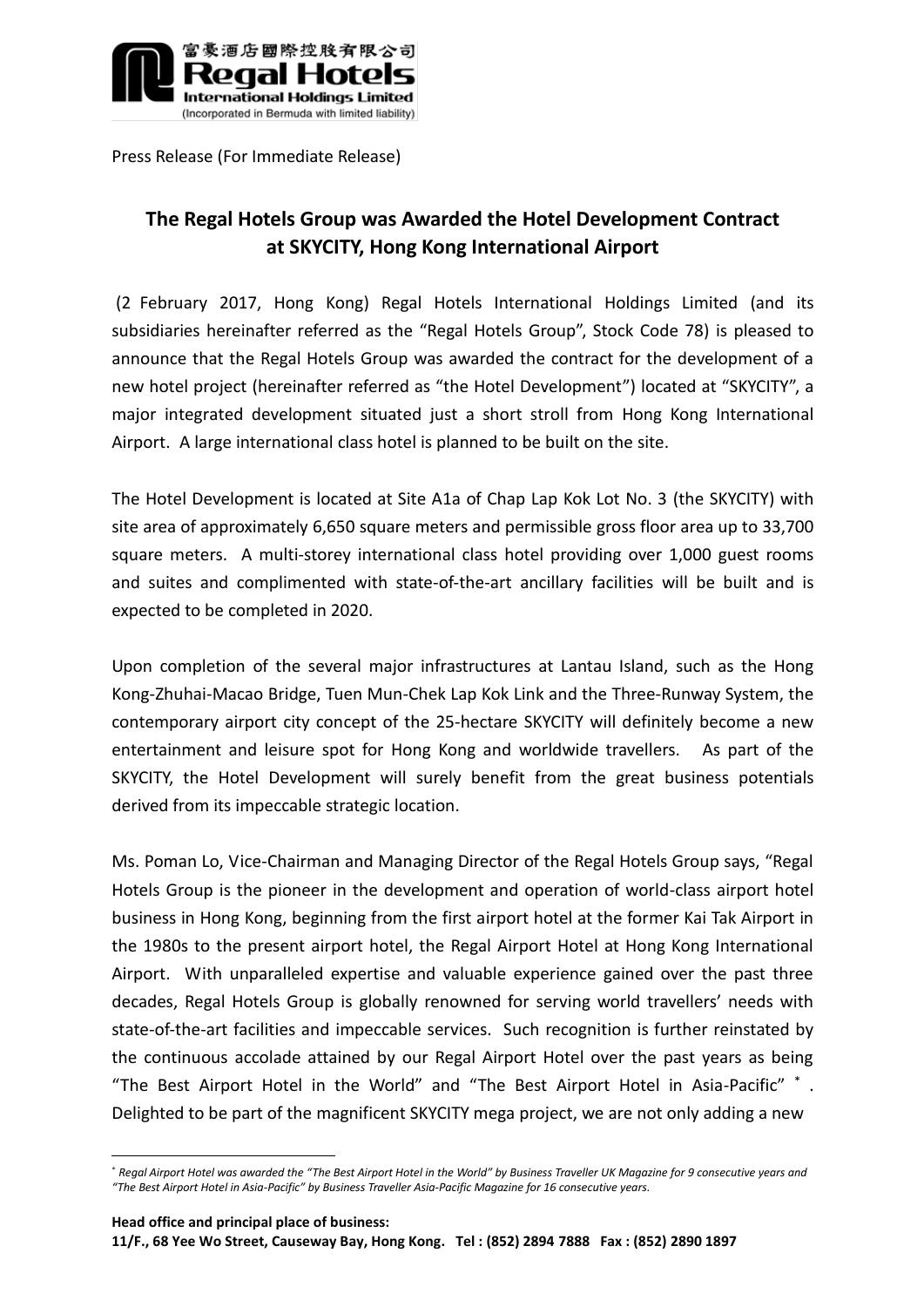

flagship property to our portfolio but also building an iconic landmark for Hong Kong. Apart from creating new job opportunities, Regal Hotels Group is committed to promoting tourism development in Hong Kong and redefining service standards through training the next generation of hospitality professionals in Asia.

- END -

## **About the Regal Hotels Group**

The Regal Hotels Group (00078), was established in Hong Kong in 1979 and publicly listed in Hong Kong in 1980. It is a member of the Century City Group (00355). Led by Chairman and Chief Executive Officer Mr. Lo Yuk Sui, the Regal Hotels Group is one of the largest hotel operators in Hong Kong.

The Regal Hotels Group manages the following hotels:

- 
- 2. Regal Hongkong Hotel 18. Regal Jinfeng Hotel
- 
- 
- 5. Regal Riverside Hotel
- 6. iclub Fortress Hill Hotel
- 7. iclub Sheung Wan Hotel
- 8. iclub Wan Chai Hotel
- 9. iclub Ma Tau Wai Hotel (2017)
- 10. iclub Mong Kok Hotel (2018)
- 11. iclub Soho Hotel (2018) 23. iclub Yuhong Hotel

Chengdu, Sichuan Province – 12. Regal Xindu Hotel (2018)

Dezhou, Shandong Province –

- 13. Regal Kangbo Hotel
- 14. Regal Kangbo Hotel & Residence
- Foshan, Guangdong Province 15. Regal Financial Center Hotel

Kunshan, Jiangsu Province – 16. Regal Huaqiao Hotel (2018)

Hong Kong – Shanghai, Shanghai City –

- 1. Regal Airport Hotel 17. Regal International East Asia Hotel
	-
- 3. Regal Kowloon Hotel 19. Regal Plaza Hotel & Residence
- 4. Regal Oriental Hotel 20. Regal Shanghai East Asia Hotel

Xi'an, Shaanxi Province –

21. Regal Airport Hotel, Xi'an

Zhengzhou, Henan Province –

- 22. Regal Yuhong Hotel (TBC)
- 

The Regal Hotels Group also owns the DoubleTree by Hilton Hotel & Conference Center La Mola, located in Barcelona, Spain.